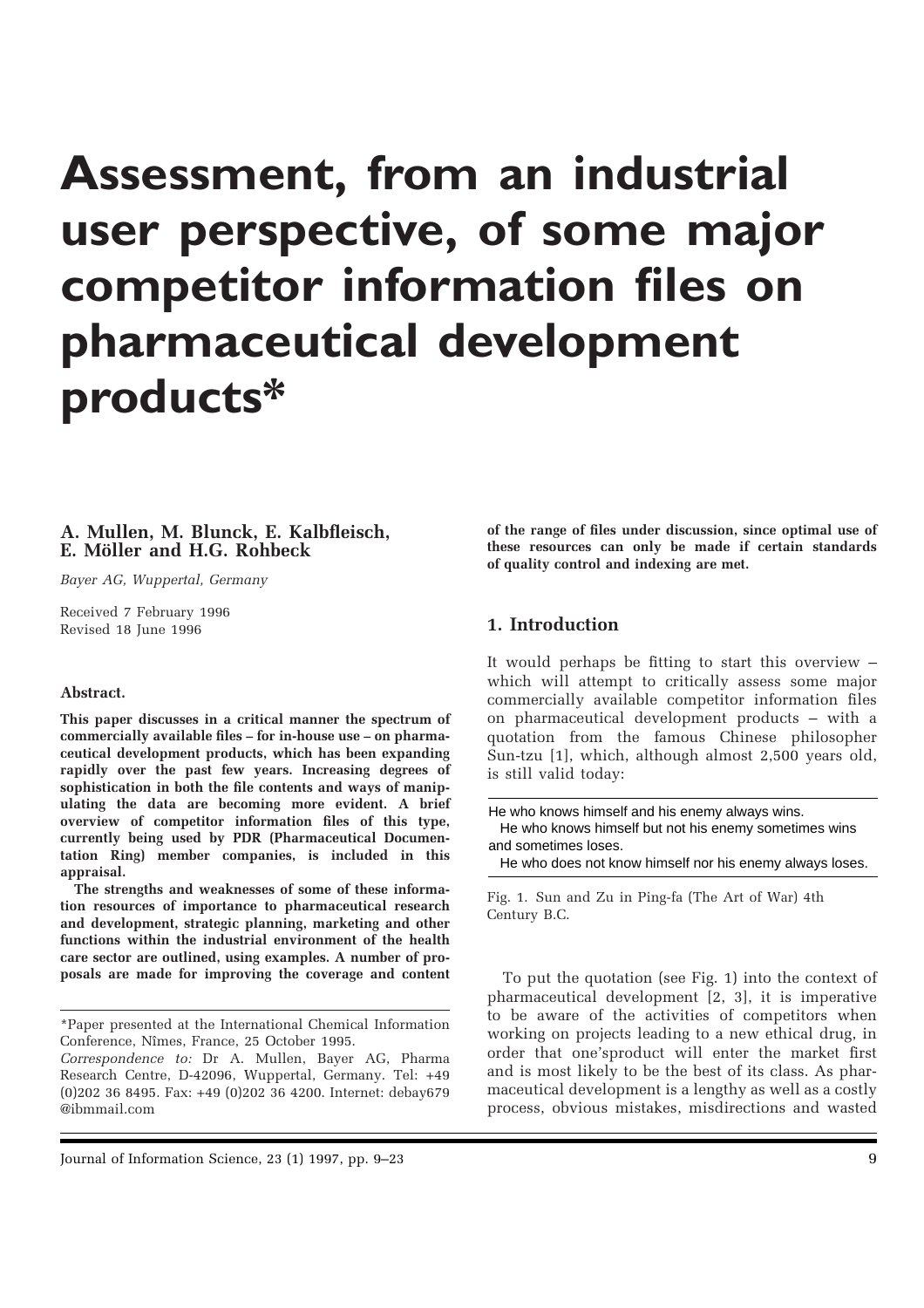#### **Growing Impact of Competitor Activities**

Prentis *et al.* cited the principal reasons for terminating NCEs<sup>\*</sup>, namely inappropriate pharmacokinetics in man, lack of clinical efficacy, adverse effects in man, commercial reasons, and animal toxicity. No new causes were suggested from the present survey but it was noticeable that economic factors and actions of competitors were frequently mentioned. This may be a consequence of the increasing commercial pressures as total development times have lengthened and effective patent lives therefore decreased, so producing a smaller window of opportunity for the introduction and premium pricing of products. As competition becomes quickly apparent in the form of generic or alternative products there is increasing pressure to proceed with only those products which are likely to be very successful financially by showing a distinct therapeutic advantage over existing treatments.

\*New chemical entities Source: Halliday, Walker and Lumley [4].

Fig. 2. Growing impact of competitor activities.

effort/resources should be avoided at the outset, and therefore *you must constantly reassess your own activities*.

The growing need for the monitoring of competitor activities was stressed in a Centre for Medicines Research (CMR) report [4] on the reasons for terminating pharmaceutical research and development (R&D) projects. Besides unsuitable clinical efficacy, side effects and toxicity, competitor activities were frequently alluded to.

As can be appreciated from the extract depicted in Fig. 2, this report [4] stresses:

- (1) increased commercial pressures as total development times have lengthened. Another result is the decreased lifetime of patents, meaning that opportunities are narrowing for the introduction of new products;
- (2) increasing pressure to proceed only with highly promising products which exhibit a significant therapeutic advance over state-of-the art treatment, i.e. competitor products.

The Russian Intelligence Service and the French Deuxième Bureau have long recognised the fact that a considerable amount of economic-based competitor information can be gleaned from conventional sources by analysing them in detail. Making relevant sources available within the corporate environment opens a treasure house of data readily available for analysis by experts within the company [5, 6].



#### **Competitor Information System in R&D Area Coverage**

Fig. 3. Spectrum of competitor information sources.

To quote from an article in *Time*, 5 July 1993:

- Economic intelligence has nothing to do with the stealing of secrets – it is the analysis of (available) information'; and
- '80% of today's economic intelligence gathering can be done by analysing publicly available sources, such as online and other databases, publications, etc.'

To paraphrase Warr, from a recent article [7] in *Chemistry and Industry* on competitor intelligence:

● competitive intelligence enables a business to develop effective corporate strategies, expedite product development and to anticipate competitor actions and motives.

Consequently, it would appear to make sense to consider assembling a system of this type.

# **2. A possible 'ideal' in-house competitor information system**

An 'ideal' in-house competitor information system – available to the corporate end-user community – should cover the spectrum shown in Fig. 3, i.e. from the inception of a potential drug (patent application) through congress information to development product reports to information about launched and discontinued products. The 'ideal' system should be backed up by access to the current scientific literature (including original publications), as well as providing facilities to input personal assessments of competitor products. The system could be rounded off by incidence and prevalence data sources, current pharmaceutical industry news, as well as information about available broker reports and studies, annual reports, etc.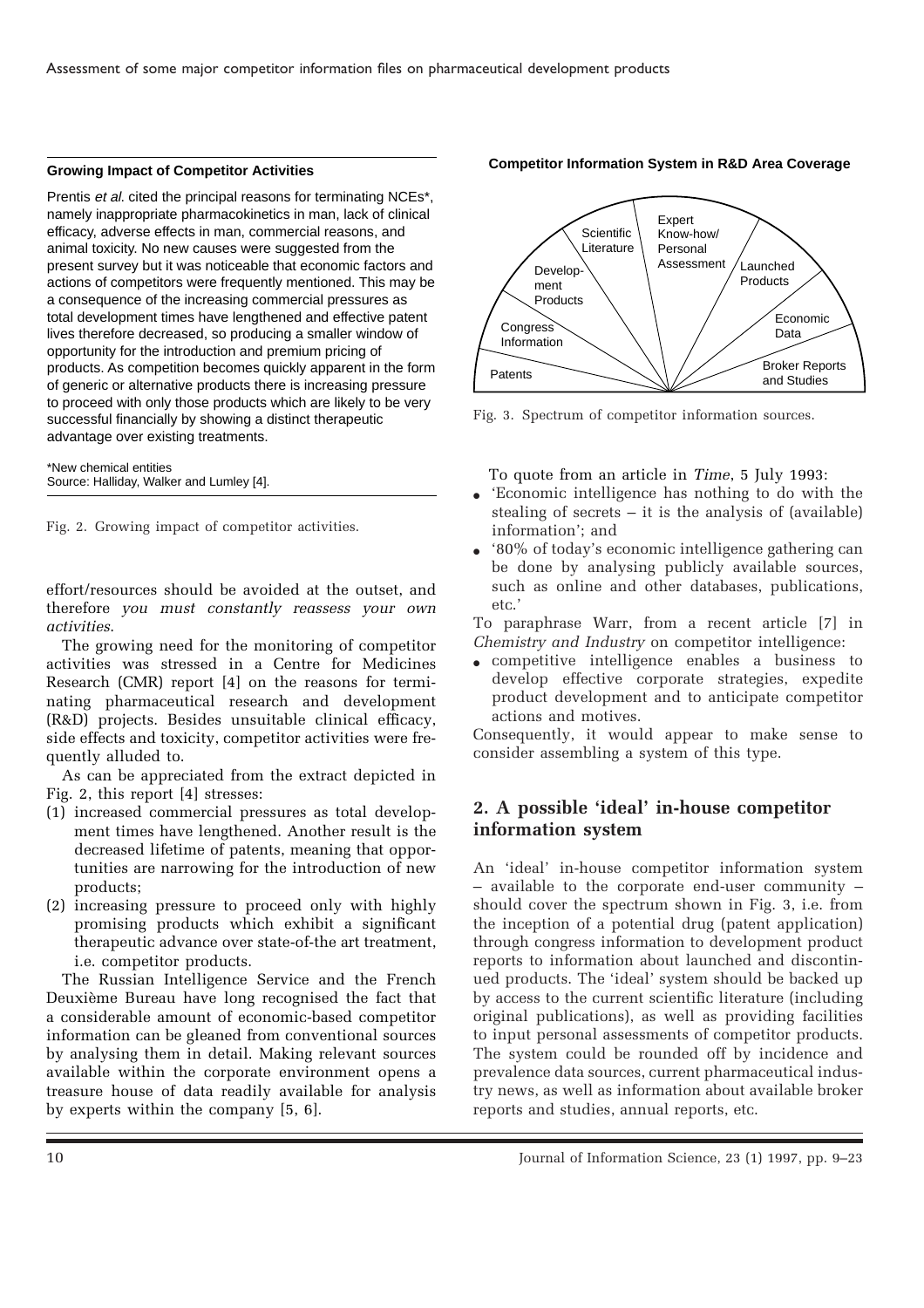#### **Competitor Information System in R&D Area Objectives**

- Making available a system with competitor information on biologically active substances from research organisations as well as pharmaceutical development compounds from competitor companies
- Basis commercially available files to reduce the manpower effort needed while maintaining currency
- Integration of the various sources by means of a uniform search form, facilitating text and (sub)structure searching
- Easy-to-use information system for end-users
- Text and (sub)structure queries within standard corporate software environment
- Tool for the generation of specific information as well as overviews of competitor activities
- Standardised analysis program available

Fig. 4. Objectives of competitor information systems in R&D areas.

However, in this paper, the focus will be on selected development and launched product-related files stemming from commercial sources [8, 9].

Why are commercial databases so attractive as the backbone of the 'ideal' competitor information system?

- (1) They eliminate the in-house need to assemble and gather data to keep databases current.
- (2) The maintenance effort is low.
- (3) The files are often supplied in standard formats and can be immediately loaded.
- (4) They free manpower, which can be used to upgrade/enhance the information, i.e. the gathering of the raw data is 'outsourced'.

What are the objectives (cf. Fig. 4) of such a competitor information system based on pharmaceutical development and launched products?

- (1) It should cover ongoing projects of competitor companies as well as those from academia.
- (2) To keep the system user-friendly, standard corporate hard/software should form the basis of the competitor information system.
- (3) Text and chemical structure retrieval should both be available.
- (4) As already mentioned, commercial files should form the basis to help to reduce the internal manpower effort needed and to ensure that currency is maintained.
- (5) The various data sources should be integrated as far as possible to support effective retrieval.
- (6) In addition, standard programs should be available to generate specific information on a particular product as well as report outputs, statistical analyses, etc.

The competitor information system must be easy to use in order to encourage its wide acceptance within the corporate environment.

What are the various applications of this system?

- (1) Provision of brief current information on specific competitor development products/new chemical entities (NCEs).
- (2) Constant assessment of ongoing and planned internal R&D projects.
- (3) Making transparent the new R&D approaches made by competitors.
- (4) Generation of overviews of the activities of competitor organisations.

Additionally, as a spin-off, it is also a source of data/chemical structures for drug design and molecular modelling.

Before discoursing further about the benefits and otherwise of using commercially available files inhouse for such applications, it would perhaps be interesting to take a more pragmatic approach by studying which files, of the currently available fifteen or so, are actually being used by the R&D-based pharmaceutical industry, by disclosing some data from an internal survey recently conducted among 27 Pharmaceutical Documentation Ring (PDR) member companies [10, 11, 12].

# **3. Activities of the pharmaceutical industry – PDR companies**

The PDR is an international corporate-based organisation, which focuses on scientific information and documentation activities as they relate to pharmaceuticals. The present membership is displayed in Fig. 5 – almost all major European-based pharmaceutical companies can be found within the ranks of the PDR. Including ongoing mergers and acquisitions. PDR companies now account for around 65% of the worldwide turnover of the top 50 multinational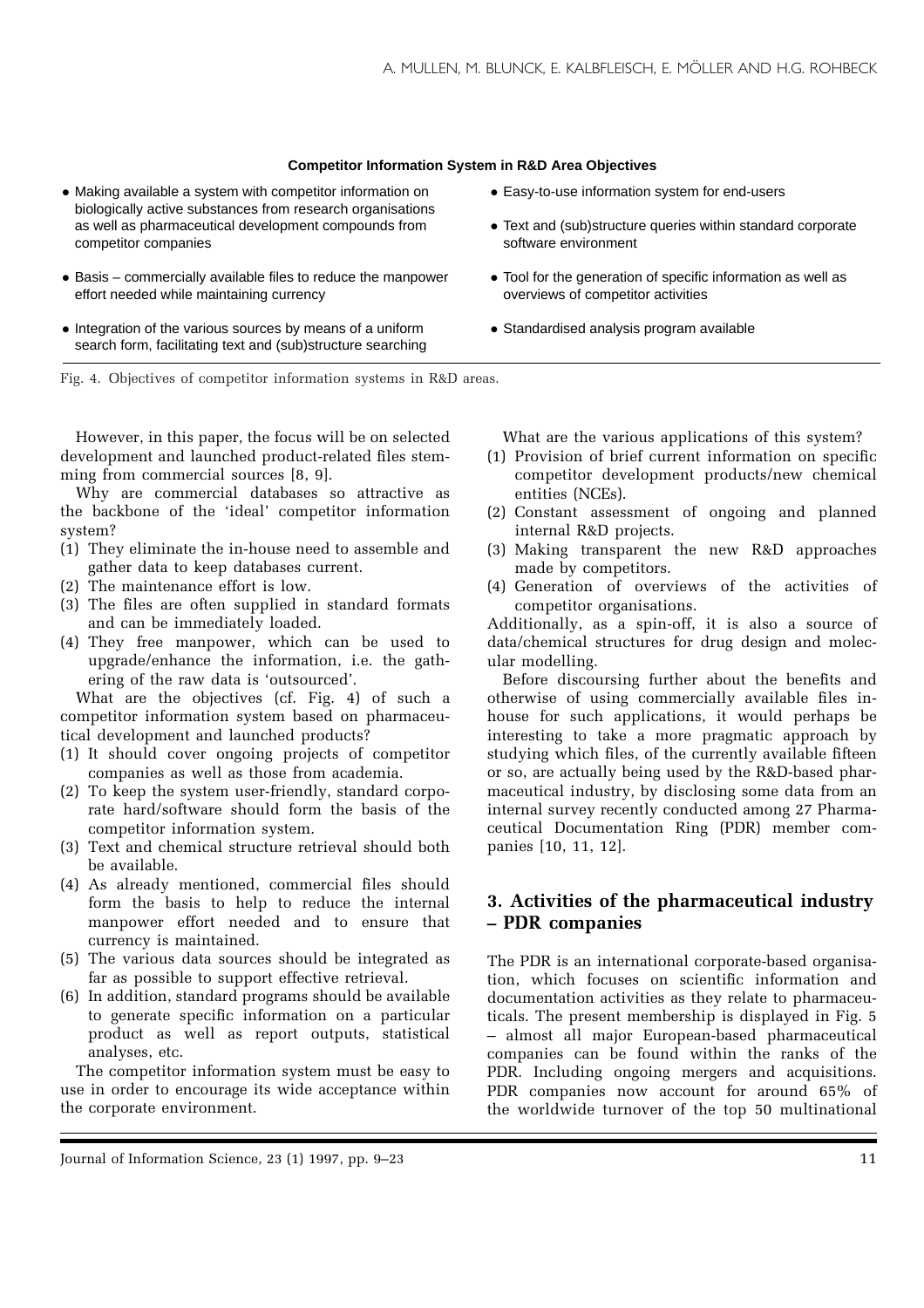



**1 13 7**

NME Express

MDDR

**4**

ID Base (test) Drug Launches **CFT Cipsline** 

> CMC Bioindex **WDA Trilogy**

Fig. 6. Distribution of commercial in-house files among PDR companies.

SDF+G/WDI

**22**

R&D Insight

**19**

Pharmaprojects

**8**

**3**

Status: May 1995

R&D Focus

Pharmastructures

Fig. 5. 'Ring' of PDR companies.

pharmaceutical companies. In its early history, the PDR developed effective documentation systems for the scientific literature, patents and reactions, which were then, in part, handed over to Derwent. Over the last decade and more, the PDR has realigned its spectrum of activities to concentrate more closely on the exchange of experience among its members in nonconfidential areas, as well as to provide an interface for the information industry to contact its customers as a group. A number of topics of mutual interest to its members are covered by PDR coordinators.

One PDR topic of special relevance to this presentation is entitled *Drug Information Files on Development Products* (8, 9, 10]. The present spread of commercial development product files used in-house by the PDR companies is shown in Fig. 6.

These files, which stem from eight different producers, are all substance or development productbased, i.e. a record in the database generally corresponds to a compound. While some of these files mainly focus on current awareness, e.g. NME Express and Conference Fast Track (CFT), as several years of data are made available, the user is justified in demanding that existing entries should be upgraded at a later point with, for example, CAS Registry Numbers, in order to make the identification of the same compound in the various sources easier.

However, it is not really possible to classify files into categories such as 'current awareness' or 'archival' files, as some of the files, e.g. Pharmaprojects and R&D Focus, which might be expected to fall into the latter category, experience very frequent updates (daily to weekly) in their online version, i.e. the currency and coverage of the data in these development-product based files can therefore be compared with one another.

As Derwent's [13] SDF (Standard Drug File) was one of the first files of its genre, it is not surprising to find it present in some 22 of the 27 PDR companies which participated in the survey in May 1995, even though this ranking probably does not reflect its relative level of usage within these organisations. Thereafter, follow R&D Focus (from IMS [14]) with nineteen installations, and Pharmaprojects (from PJB [15]) with thirteen. Together with the Pharmastructures file from PJB, these four files account for almost two-thirds of the area of the pie chart in Fig. 6.

Some fifteen files are present in one or more PDR companies. Except for MDDR (MDL's Drug Data Report) [17, 19] and Drug Launches from IMS [14], the remaining files are present in a maximum of five companies.

How has the PDR database scene changed since 1993? The apparent growth presented in Fig. 6 is partly due to the increase in PDR membership over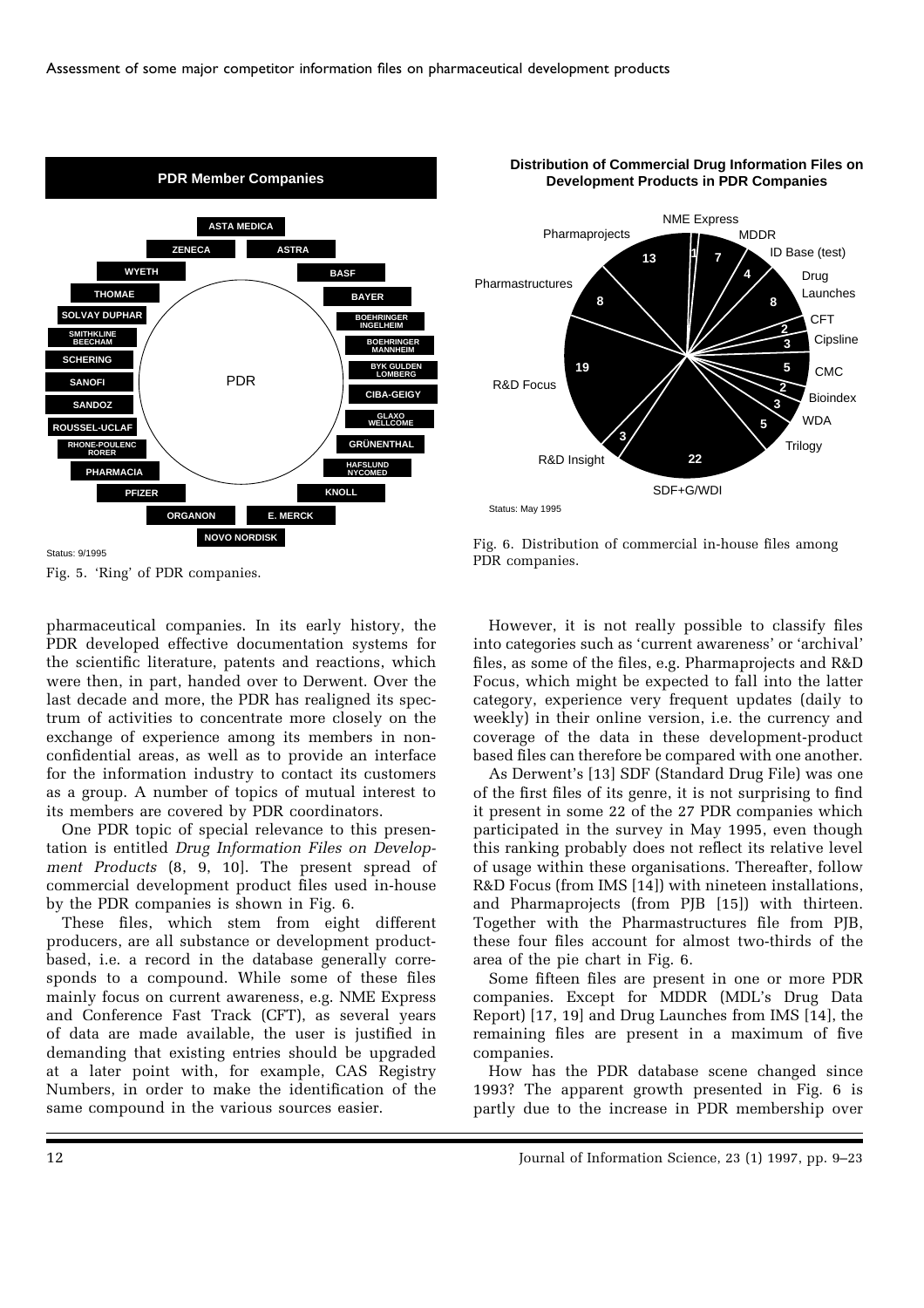

**Comparison of Drug Information Files on Development Products used in-house by PDR Companies in 1993 and 1995**

Fig. 7. Comparison of in-house files used by PDR companies in 1993 and 1995.

this period. The most striking increases are – in alphabetical order – for Drug Launches (8), Pharmaprojects (13) and R&D Focus (19). Of course, newer files such as R&D Insight [16], NME Express [17], etc, have still to make their mark.

Fig. 7 also shows that almost half of the PDR companies now have the SDF, R&D Focus and Pharmaprojects files available in-house.

Although Conference Fast Track (CFT) [13] is a highly regarded hard-copy service, it has not made much impact on in-house use as a database – even if it is a component of Derwent's World Drug Alerts (WDA). The CFT file provides a fast coverage of NCEs presented at major conferences (update around three to four weeks after the conclusion of a conference).

## **4. Sources of information utilised by files on competitor development products**

Where does the information originate which is used to assemble these competitor information files? While patent applications are the first signal, who is capable at this stage – without adequate comparative data – of confidently identifying a lead candidate with a very strong likelihood of success? The first official publication is usually made at a scientific conference as a poster or

presentation. This is the reason that the PDR persuaded Derwent [13] to launch its 'Conference Fast Track' service to provide rapid information on pharmaceutical development products disclosed at conferences. These disclosures at conferences are often supported by 'soft' facts supplied via the '*Kaffeeklatsch*' network.

Then, a company, particularly from the USA, might publish early information as a press release on new test compounds for public relations purposes and/or to influence its share values. After these steps, publications appear in the scientific literature and the information flow enters external online and other databases. Annual company reports and broker studies with turnover estimates then complete the information chain.

The commercial competitor databases under discussion make use of all of these sources, as well as direct contact with companies.

# **5. Selection of commercial files for closer appraisal**

For this paper, almost half (seven) of the files from the PDR list have been selected; they are shown schematically in Fig. 8. They range from widely to less wellused files, i.e. a good cross-section.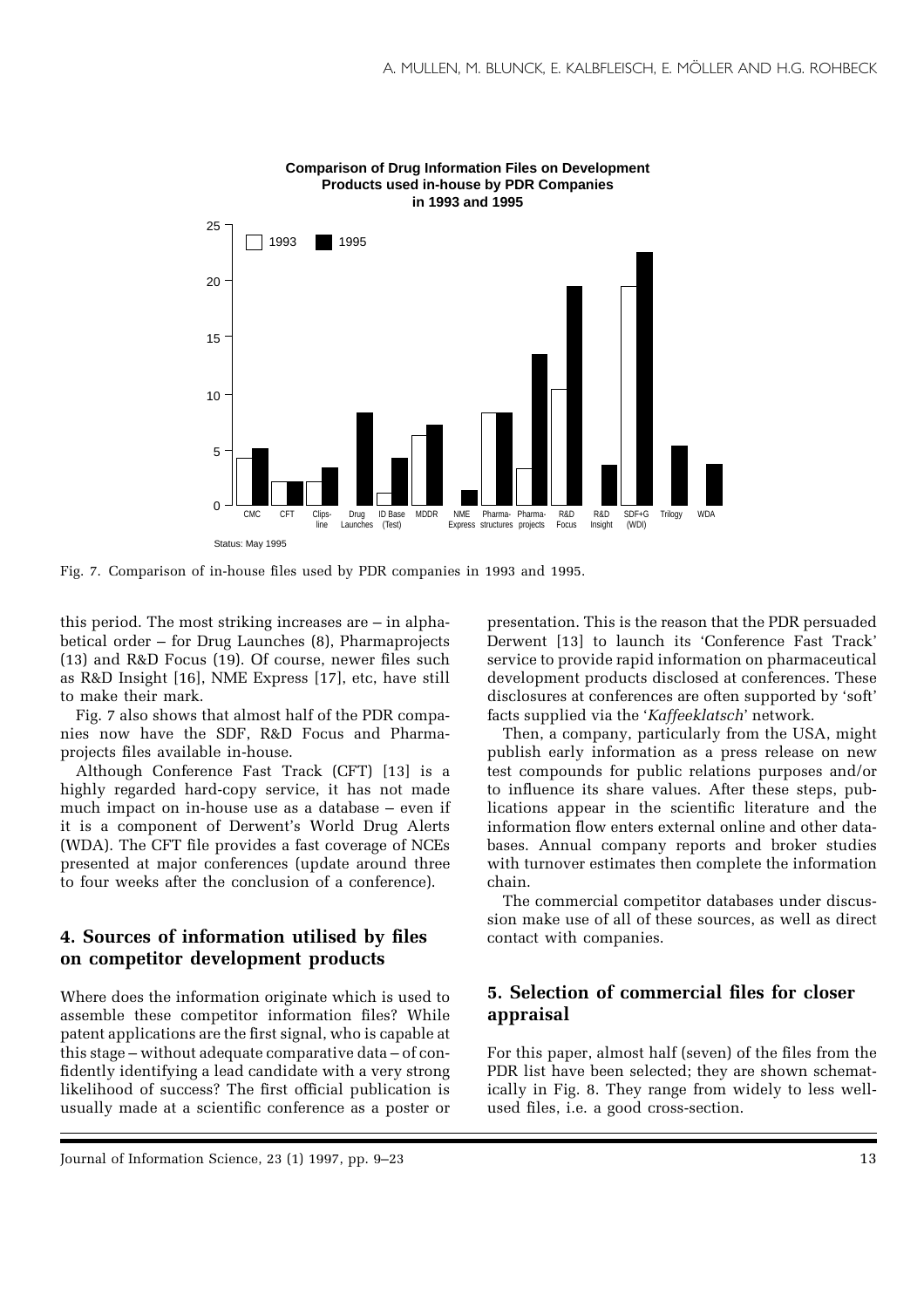

Fig. 8. Pharmaceutical development phases covered by selected files (CPI = Clinical Phase I, CPII = Clinical Phase II, etc).

Fig. 8 shows how the selected files – excluding the SDF/WDI (World Drug Index), which contains virtually no information about development status – cover the various phases in the life of a pharmaceutical product. For sheer extent of coverage, the Pharmaprojects file would appear to be the candidate of choice.

The following seven files were selected for closer appraisal:

- (1) **Conference Fast Track** (diskette in, for example, ChemBase/ISIS format) from Derwent [13], which, as already mentioned, focuses on NCEs presented at recent major scientific conferences. This file is mainly designed for current awareness purposes and given a good coverage of around fifteen selected medicinal chemistry-related conferences per year. The file encompasses around 3,200 records. (Approximate price for single user: £3,400 per year.)
- (2) **Drug Launches** (CD-ROM) from IMS [14], which concentrates on drugs introduced to over 50 countries since 1982 and includes around 78,000 records. As the name implies, there are no development compounds in this file. While the coverage of launched compounds is not 100%, different languages (French, Italian, Portuguese, etc) are used in the descriptive text and the updating of existing entries must be improved, it is a useful source when searching for drug names or studying

the strategies of companies in different regions. (Approximate price for single user: £2,600 per year [20].)

- (3) **NME Express** (diskette in ChemBase/ISIS format) from Prous [17], which reports on new test compounds presented at conferences or reported in the recent literature. This file focuses on current awareness and encompasses around 1,100 records. As shown later (cf. Section 6), it does report on compounds not to be found elsewhere. (Approximate price for single user: £530 per year.)
- (4) **Pharmaprojects** (CD-ROM) probably one of the most systematic, widely-used information sources on competitor development and launched products  $-$  is produced by PJB [15] and provides reports on products from the preclinical phase through launched to discontinued projects. Pharmaprojects provides currently the widest coverage of all the files presently available. This file contains around 18,000 records. (Approximate price for single user: £3,500 per year.)
- (5) **R&D Focus** from IMS [14], while not covering as extensive an area as Pharmaprojects, often provides more detailed information in the way of reports than the latter. However, its level of standardisation, e.g. mechanism of action terminology, company name and their assignment to corporate groups, etc, is open to improvement. R&D Focus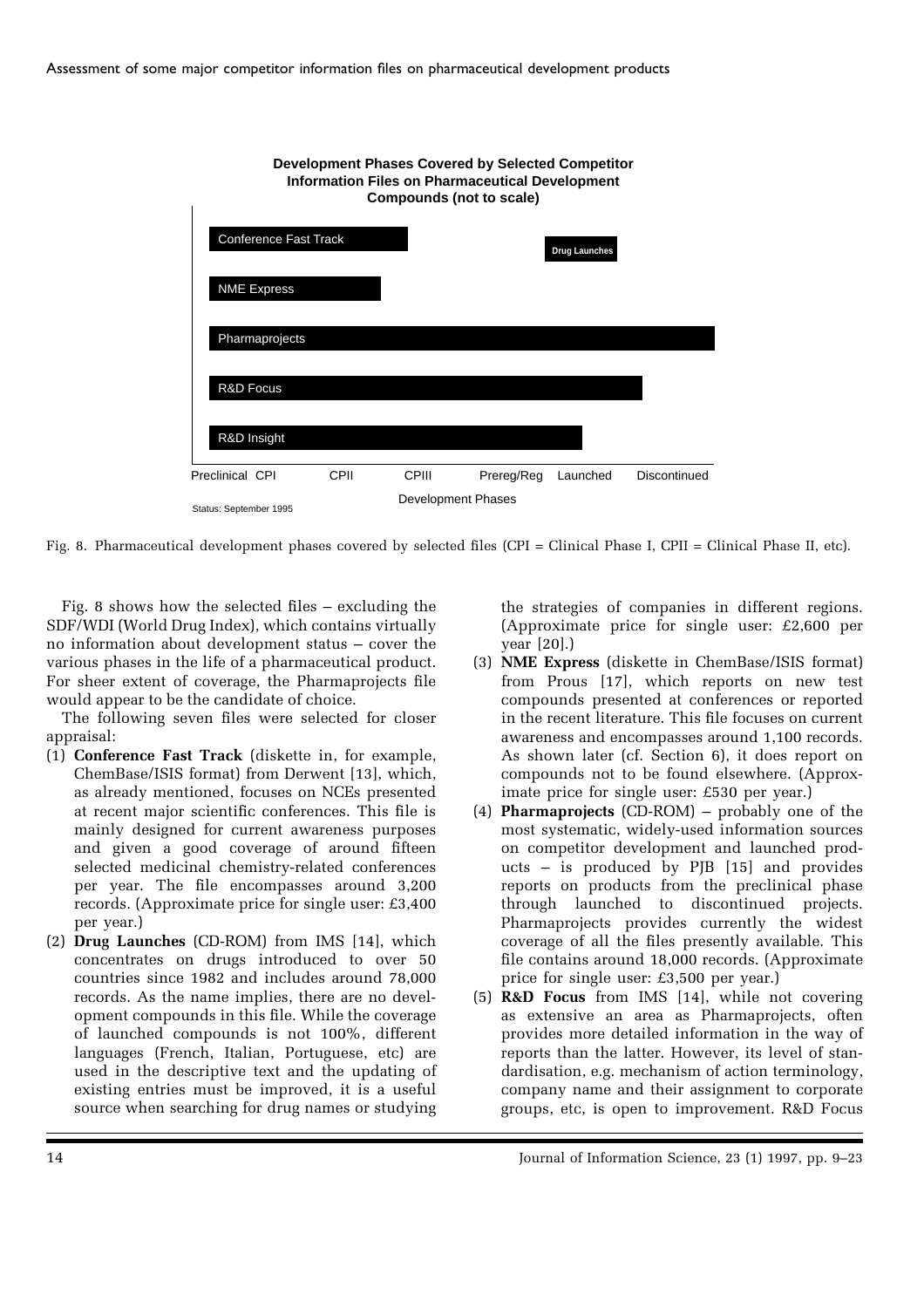contains around 8,300 records. Comparison of the coverage of compounds under 'active' development in Pharmaprojects and R&D Focus is discussed in Section 8. (Approximate price for single user: £3,650 per year [20].)

- (6) The recently introduced **R&D Insight** (CD-ROM) file from ADIS [16], although it contains fewer records, i.e. development compounds, than either Pharmaprojects or R&D Focus, also covers compounds in the preclinical to launched phases. However, this file also provides some turnover estimates (around 9% of all compounds) from the Broker Lehman Brothers, as well as the most extensive summary of all files hitherto mentioned on the properties of the compound (pharmacokinetics, pharmacodynamics, clinical efficacy, etc). In addition, literature references on about twothirds of the compounds are provided for further information. Around 45% of the literature references are backed up by high-quality LMS summaries of actual cited publications, often in tabular form, enabling the user to assess rapidly the merits or otherwise of the particular test compound without needing to go to other sources. The presence of more cited references as LMS summaries, and not just 45% thereof, would be a welcome enhancement. The file contains around 5,100 records. (Approximate price for single user: £5,300 per year.)
- (7) The last file to be examined is Derwent's [13] **SDF** (Standard Drug File), now renamed WDI (World

Drug Index). This file, one of the first of its type, is available in CD-ROM, as well as in other formats. The SDF is really a brief dictionary of biologically active compounds reported in the literature. It contains no information about the stage of development of the substance or the developer, merely the name(s) of the compound, its therapeutic use and pharmacological activity. The level of standardisation of this terminology needs to be improved. In terms of the number of records (around 48,000), it is, next to Drug Launches, the second largest of the seven files. (Approximate price for single user: £9,540 per year.)

As will be shown in later sections of this paper, each of the above files has its merits and its weaknesses, there is currently no *single* source which can be used with confidence for comprehensive coverage of an indication or a company.

#### *5.1. Fields present in the selected commercial files*

Table 1 presents the main thrusts of the different selected files – as can be seen, the best overall coverage is provided by Pharmaprojects, followed by R&D Focus.

Besides the compound name field, which, as it is in all files, is not extra listed, the chemical structure and pharmacological activity/therapeutic use fields are present in virtually every file.

Other files, such as Conference Fast Track and Drug Launches, focus on specific areas – test compounds

#### Table 1

Competitor information system in R&D area focal points of selected files on pharmaceutical development products.  $N =$ upcoming new feature;  $\left( \bullet \right)$  = only partial coverage

| Files                    | Focal Points |                                                     |           |             |                                              |                                  |             |             |             |                                   |
|--------------------------|--------------|-----------------------------------------------------|-----------|-------------|----------------------------------------------|----------------------------------|-------------|-------------|-------------|-----------------------------------|
|                          | CAS          | Chemical Activity/ Patent<br>Reg. No. Structure Use |           |             | Congress<br>Information Information Products | Development Literature Licensing |             | Information | Products    | Launched Discontinued<br>Projects |
| Conference<br>Fast Track |              | $\bullet$                                           |           |             | $\bullet$                                    |                                  |             |             |             |                                   |
| Drug Launches N          |              | N                                                   | ٠         |             |                                              |                                  |             |             |             | N                                 |
| <b>MDDR</b>              | $(\bullet)$  | $\bullet$                                           | $\bullet$ | $\bullet$   |                                              | $(\bullet)$                      | $(\bullet)$ |             |             |                                   |
| <b>NME Express</b>       |              | $\bullet$                                           | ٠         | $(\bullet)$ | $\bullet$                                    | ٠                                |             |             |             |                                   |
| Pharmaprojects •         |              | $\bullet$                                           | $\bullet$ | ٠           | $\bullet$                                    | ٠                                | $\bullet$   | $\bullet$   |             |                                   |
| R&D Focus                | $\bullet$    | $\bullet$                                           | ٠         | $\bullet$   | $\bullet$                                    | $\bullet$                        | $\bullet$   |             |             | $(\bullet)$                       |
| R&D Insight              | $\bullet$    | $\bullet$                                           |           |             | $\bullet$                                    | ٠                                | $\bullet$   | ٠           | $(\bullet)$ | $(\bullet)$                       |
| SDF (WDI)                | $\bullet$    | ٠                                                   |           |             |                                              | $(\bullet)$                      | N           |             |             |                                   |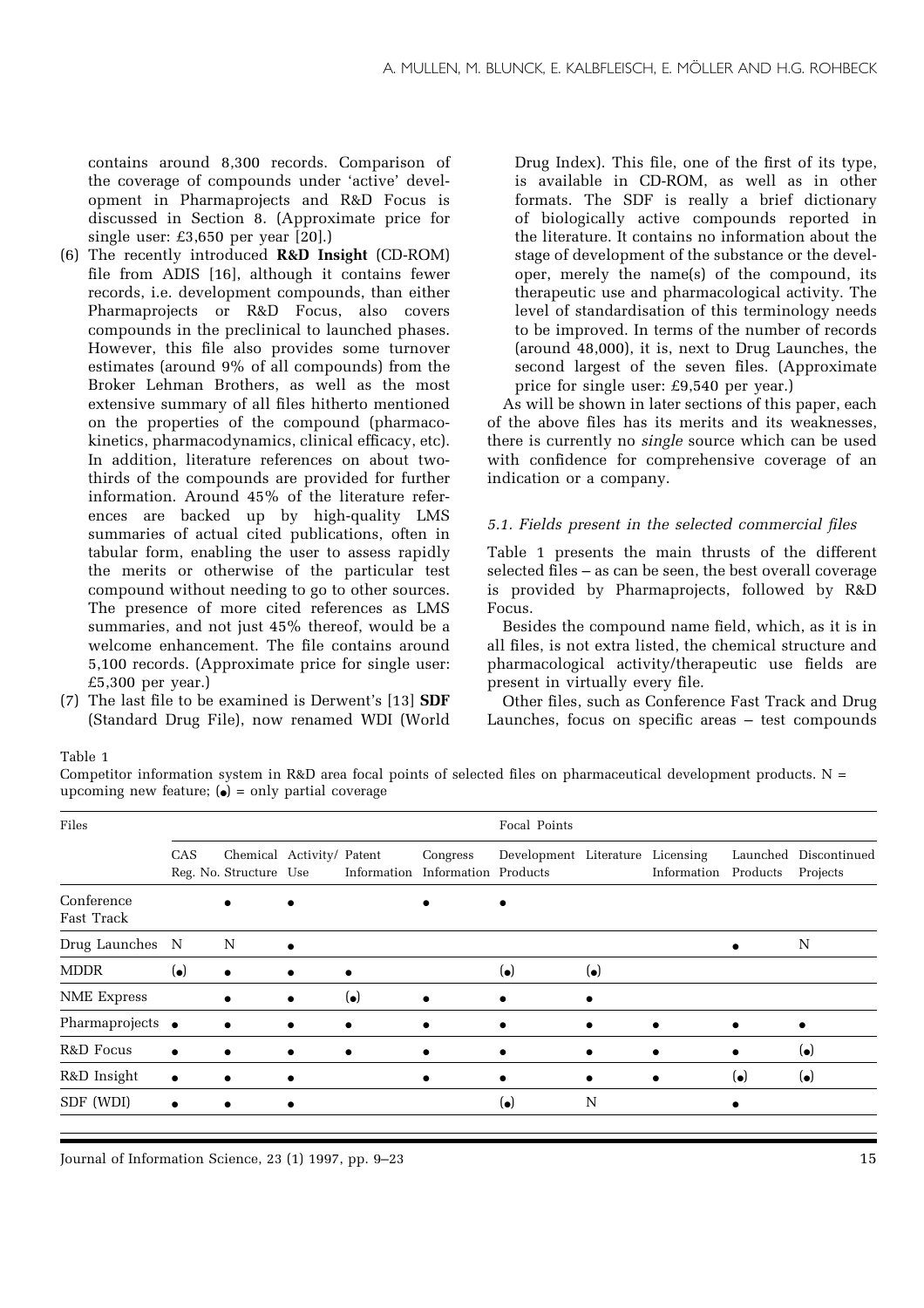| Table 2 |  |  |                                                     |  |
|---------|--|--|-----------------------------------------------------|--|
|         |  |  | Normal updating frequency of files for in-house use |  |

| Conference Fast Track | ca. monthly  |
|-----------------------|--------------|
| NME Express           | 2 or 4 weeks |
| Pharmaprojects        | monthly      |
| R&D Focus             | monthly      |
| R&D Insight           | monthly      |
| SDF/WDI               | $4-6$ months |
|                       |              |

presented at conferences or launched products respectively. Conference Fast Track and NME Express are the only files not to provide CAS Registry Numbers [18]: a feature which is really a *must* for a competitor information source. As discussed previously, this data should be supplied in subsequent updates of the file.

No doubt, in time, the recently introduced R&D Insight file from ADIS [16] will widen its in-depth coverage to include more launched and discontinued projects.

## *5.2. Updating frequency of the selected commercial files*

The updating of the selected files for inhouse use is generally monthly; only Prous [16] offers a more frequent standard updating modus for NME Express. The SDF or WDI File from Derwent [13] experiences an update every four to six months. (See Table 2.)

## *5.3. Spectral map analysis of the selected commercial files*

To try to summarise some features of these seven selected commercial files, a spectral map analysis (cf. Fig. 7) was carried out  $-$  this is a method developed to analyse tabular data and display the relationships between these data using low dimensional projections.

The circles represent the different databases under discussion, the area of a circle corresponding to the combination of the features (squares), i.e. its:

- total size in bytes;
- total cost; and
- number of records (one record normally represents a compound).

The relative positions of the circle (files) to the squares (features) indicates the affinity of a file to this feature, e.g. the SDF [13] and Drug Launches [14] files – compared to the other databases – have a large



Fig. 9. Spectral map analysis.

number of records in relation to their total size in bytes and total cost.

On the other hand, Conference Fast Track [13], NME Express [17] and R&D Focus [14] are located closer to the cost feature and further away from the other two factors – total size of database in bytes and number of records. Of course, files such as Conference Fast Track are small in terms of the number of records (NCEs from fifteen conferences per year), but of relatively high quality and very up to date – both these factors obviously contribute significantly to their cost.

At the top left of the chart (Fig. 9), R&D Insight's [16] dominating feature is the total size of the database in bytes – almost six times as large as its nearest rival, i.e. a considerable amount of information is provided in the database in relation to the number of records and the total cost.

Pharmaprojects [15] takes up a median position: the relation between size, cost and number of records equals the mean of these relations for the databases under consideration.

Fig. 9 is not meant to pinpoint the 'best buy', as 'quality' cannot be quantified readily, but merely to illustrate some features of these seven files in relation to one another.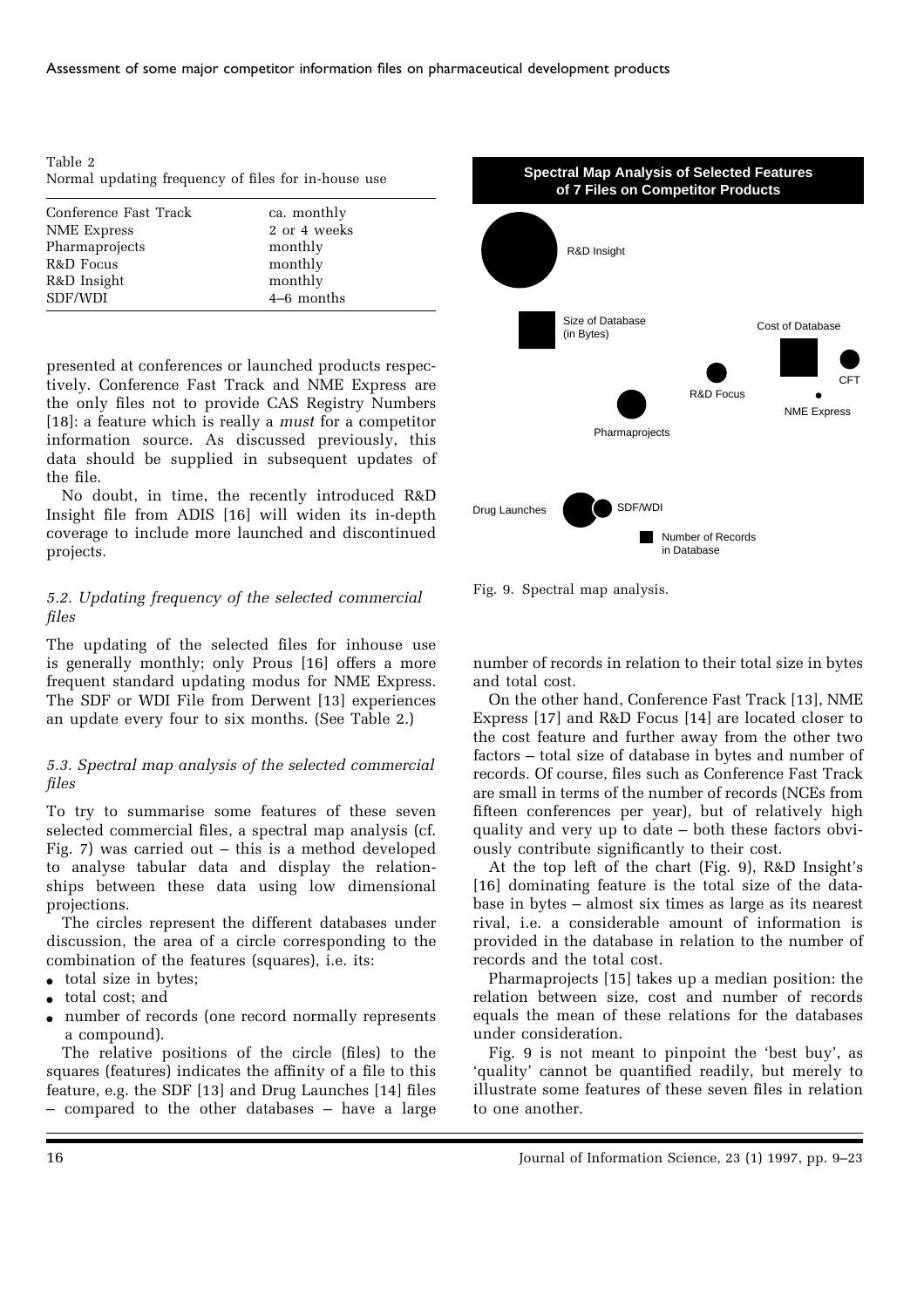

**Compounds unique to 'NME's this Month' (Nov. 1994) compared to other Files**

Fig. 10. 'Unique' development compounds in NME Express.

# **6. Comparison of coverage of NME Express with four of the selected commercial files**

The obvious questions crop up when looking at the spectrum of databases which are commercially available: do we really need them all? Is there not a huge degree of overlap?

At the beginning of 1995, the monthly update of Prous' NME Express [17] database (with some 64 compounds from November 1994) was compared with that of four of the files already mentioned. It was found that almost 25% of these 'new molecular entities' – all with test compound numbers – reported in NME Express were not to be found in Conference Fast Track or Pharmaprojects or R&D Focus or the SDF.

The sources used by Prous [17] for NME Express are reported to be the latest journal literature, scientific congresses, company press releases, etc. When the relative coverage of the above-mentioned files was examined, the distribution in Fig. 10 resulted.

Conference Fast Track, Pharmaprojects, R&D Focus and the SDF accounted for 49 of the 64 test substances in NME Express. *Fifteen* compounds were unique to NME Express! The spread of the coverage of the



**Spread of Compounds in 'NME's this month' (Nov. 1994) over different Files**

Fig. 11. Coverage of development compounds in NME Express relative to other selected files.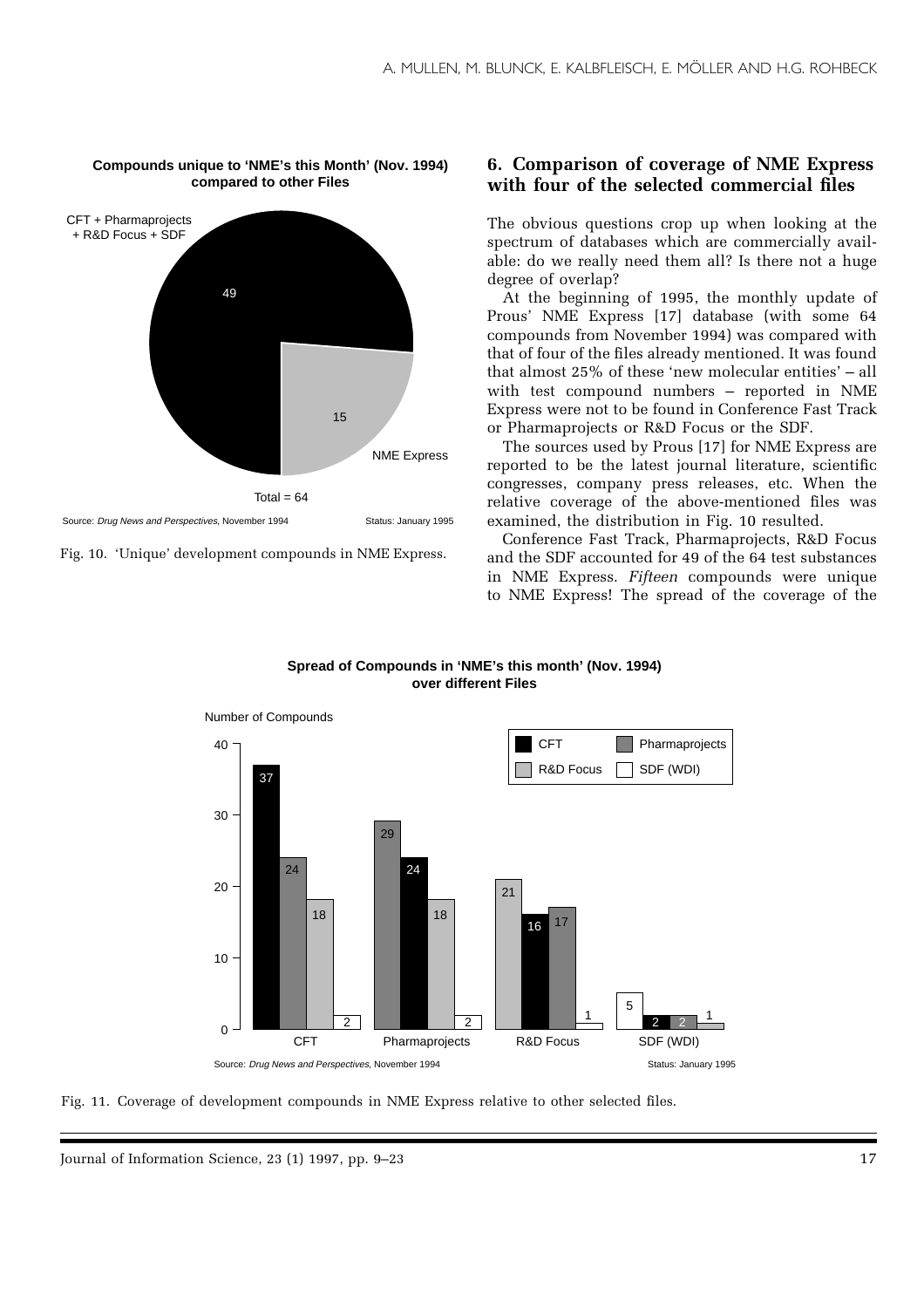

**Overlap of CAS Registry Numbers in the Pharmaprojects, R&D Focus and SDF (WDI) Files** Pharmaprojects 788 R&D Focus 1932 788 3322 Total 8400 Total 6289

1723 3957 456

SDF

25090

Status: September 1995

Total 31226

Status: September 1995

Fig. 12. Coverage of Chemical Abstracts Registry Numbers in three selected files.

different files relative to this NME Express (November 1994 update) can be appreciated from Fig. 12.

Conference Fast Track covered 37 of the mentioned 64 test compounds, followed by Pharmaprojects with 29, R&D Focus with 21 and the SDF with five (in part, due to its four- to six-month updating frequency). Of the 37 compounds found by Conference Fast Track, 24 were also in Pharmaprojects and eighteen in R&D Focus, and so on.

This analysis stresses the complexity of trying to track the development of test compounds comprehensively – the information sources are varied and, so far, all have something unique to offer!

# **7. Coverage and overlap of CAS Registry Numbers in three of the selected commercial files**

The Chemical Abstracts Registry Number [18] is the unique way to identify a development compound in its different guises, i.e. lead compound in a patent application, various test compound numbers, chemical names, trivial names, generic name, etc.

Fig. 13. Overlap of CAS Registry Numbers in three selected files.

Unfortunately, despite having a defined chemical structure in many cases (e.g. SDF), the CAS Registry Number [18] coverage is seriously lacking (see Fig. 12). Only about 32,000, i.e. about 65% of the Standard Drug File records possess a CAS Registry Number, although almost all exhibit a chemical structure and were reported in the scientific literature – why? Pharmaprojects contains some 8,000 CAS Numbers for its around 18,000 records, while R&D Focus has an approximate 40% share of CAS Numbers. In these last two files, the chemical constitution of the development compound is frequently not known – but not always! In the Conference Fast Track file – in which the chemical structure is known in almost every case – there is not even one CAS Registry Number. This is an area urgently in need of improvement!

Despite the relatively low coverage of CAS Registry Numbers in the different files, it is interesting to look at their overlap in the files – Pharmaprojects, R&D Focus and SDF. From approximately 46,000 CAS Registry Numbers, only about 1,700 are common to the three files (Pharmaprojects, R&D Focus and the SDF) shown in Fig. 13.

R&D Focus has a surprisingly low degree of overlap with Pharmaprojects (about 2,500 CAS Registry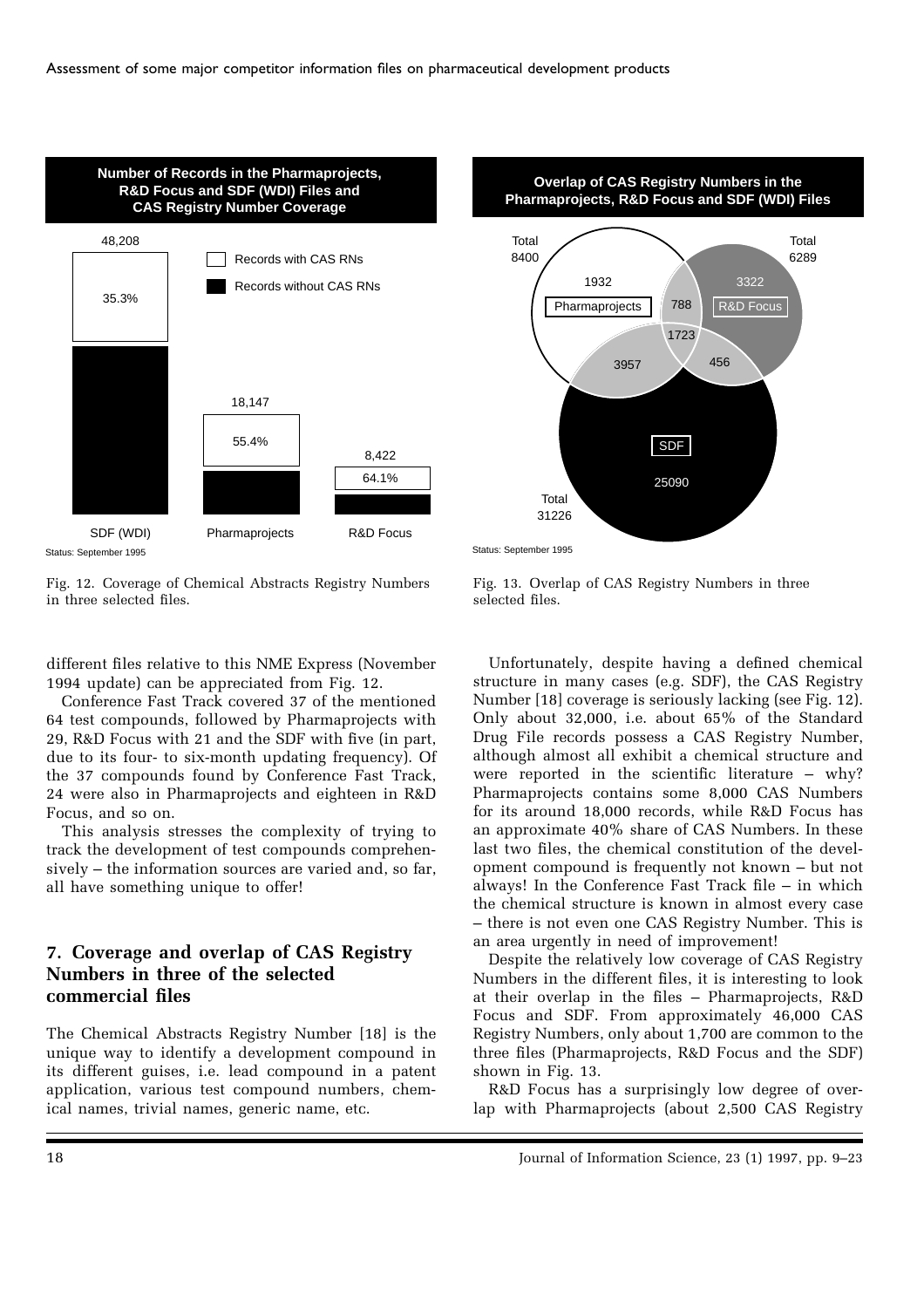

#### **Comparison of Coverage of Pharmaprojects and R&D Focus**

Fig. 14. Comparison of coverage of Pharmaprojects and R&D Focus.

Numbers), while R&D Focus has more unique CAS Registry Numbers (3,300) than Pharmaprojects (1,900). This diagram (Fig 11) merely serves to re-stress the fact that, currently, one will probably need to use both of these sources.

Of course, there may be different versions of a basic chemical structure in the different files, i.e. an acid and its salts, for example, which will mean that different CAS Registry Numbers are employed.

There still remains the urgent need to assign more comprehensively CAS Registry Numbers to the records in all the databases discussed.

# **8. Brief comparison of the coverage of the Pharmaprojects and R&D Focus files**

The next chart (Fig. 14) presents the spread of compounds in the different phases in the Pharmaprojects [15] and R&D Focus [14] files, as well as the CAS Registry Number content of the files per phase. In general, for the active phases, the R&D Focus coverage of CAS Registry Numbers is slightly better. The diagram also stresses the very extensive coverage of

Journal of Information Science, 23 (1) 1997, pp. 9–23 19

launched, suspended and discontinued products by Pharmaprojects.

The apparent dominance of R&D Focus in the preclinical phase (for reasons to be explained in Table 3) is possibly misleading. It is surprising in Fig. 14 that so many launched compounds – where the chemical

#### Table 3

Comparison of currency of entries in the preclinical phase of Pharmaprojects and R&D Focus

|                              |              | Pharmaprojects | R&D Focus    |       |
|------------------------------|--------------|----------------|--------------|-------|
| 1995 entries                 | 931          |                | 578          |       |
| 1994 entries<br>1993 entries | 1,014<br>429 | 1,945          | 1,440<br>776 | 2,018 |
| 1992 entries                 | 242          |                | 414          |       |
| 1991 entries                 | 53           |                | 34           |       |
| 1990 entries                 | 24           | 763            | 394          | 2,026 |
| 1989 entries                 | 15           |                | 38           |       |
| >1989 entries                | Ø            |                | 62           |       |
| $Others*$                    | 47           |                | 3            |       |
| Total entries                | 2.755        |                | 4,047        |       |

\*no dates specified or input errors Status: 8/1995.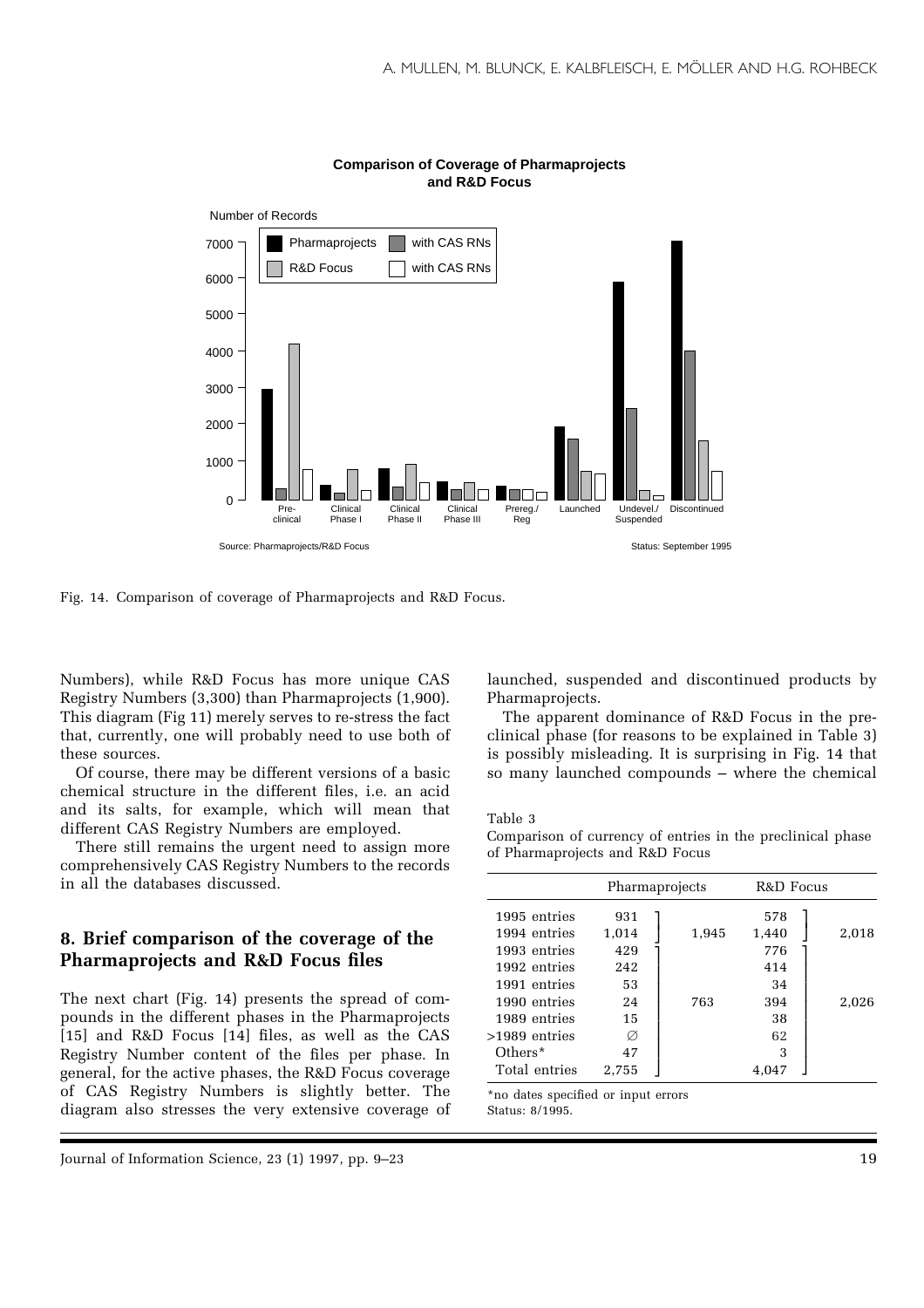Table 4 Coverage of selected renin inhibitors in Pharmaprojects, R&D Focus and R&D Insight files

| Compound        | Company        | Development Status                |              |                            |  |  |
|-----------------|----------------|-----------------------------------|--------------|----------------------------|--|--|
| Name            |                | Pharmaprojects                    | R&D Focus    | R&D Insight                |  |  |
| A-64662         | Abbott         | No development<br>reported        | Suspended    | $CP$ II                    |  |  |
| CL-331049       | AHP            | Preclinical                       | -            | Preclinical                |  |  |
| FK-906          | Fujisawa       | CP II                             | <b>CPII</b>  | <b>CPII</b>                |  |  |
| GR-70982        | Glaxo          | No development<br>reported        |              | Preclinical                |  |  |
| S-2864          | Hoechst        | No development<br>reported        | Preclinical  | No development<br>reported |  |  |
| <b>ITP-4761</b> | Japan Tobacco  | Preclinical                       | -            |                            |  |  |
| CP-80794        | Pfizer         | Discontinued                      | CP I         | $CP$ $II$                  |  |  |
| Ro-42-5892      | Roche          | No development<br>reported        | Discontinued | CP II                      |  |  |
| SC-56526        | Searle         | Preclinical                       |              | Preclinical                |  |  |
| U-71038         | Upjohn         | No development<br>reported (CPII) | CP I         | Discontinued               |  |  |
| PD-132002       | Warner-Lambert | Discontinued                      | Preclinical  | Preclinical                |  |  |
| YM-26365        | Yamanouchi     |                                   |              | Preclinical                |  |  |

Status: 7/1995 Pharmaprojects/R&D Focus/R&D Insight.

structure is well documented – do not exhibit a CAS Registry Number.

As we have seen, a first naive comparison of the mere numbers of development products in the preclinical phases elicits the impression that R&D Focus with its around 4,000 entries (products) is much superior to Pharmaprojects with its around 2,800 entries.

However, if we use the history field to compare when records (products) last experienced a significant update/advance, we see that, in the case of Pharmaprojects, about 760 stem from the period 1989–93; the corresponding figure for R&D Focus being about 2,000. Both files therefore exhibit roughly the same number of relatively recent entries  $-$  around 2,000  $-$  in the preclinical phase. Therefore, an overview of the current R&D activities of a company will probably be more accurately reflected by Pharmaprojects, or an appropriate search strategy must be used with R&D Focus to concentrate on recent entries/updates.

# **9. Coverage of some renin inhibitor development products by the Pharmaprojects, R&D Focus and R&D Insight files**

Table 4 presents a random selection of twelve renin inhibitors from twelve different companies (A–Y) in

the Pharmaprojects [15], R&D Focus [14] and R&D Insight [16] files.

The spread of the development status for a specific compound can be appreciated from Table 4. Pharmaprojects suggests that half the projects are either discontinued or show little signs of activity for eighteen months or more. This status is present only twice in the other two files. The development compound YM-26365 from Yamanouchi was only to be found in the R&D Insight file, while JTP-4761 from the Japan Tobacco Company was solely in the Pharmaprojects file.

Five test compounds, categorised as '*discontinued/ no development reported*' in Pharmaprojects, are listed as still active in R&D Insight.

In only *one* of the twelve cases examined do the entries in the three selected files concur with one another. What is one to believe?

# **10. Some aspects of quality control in the selected files**

#### *10.1. Errors in spelling of 'Ciprofloxacin'*

A major Bayer antiinfective product 'Ciprofloxacin' (including brand names) was taken and, using fuzzy searching, the number of misspellings in some of the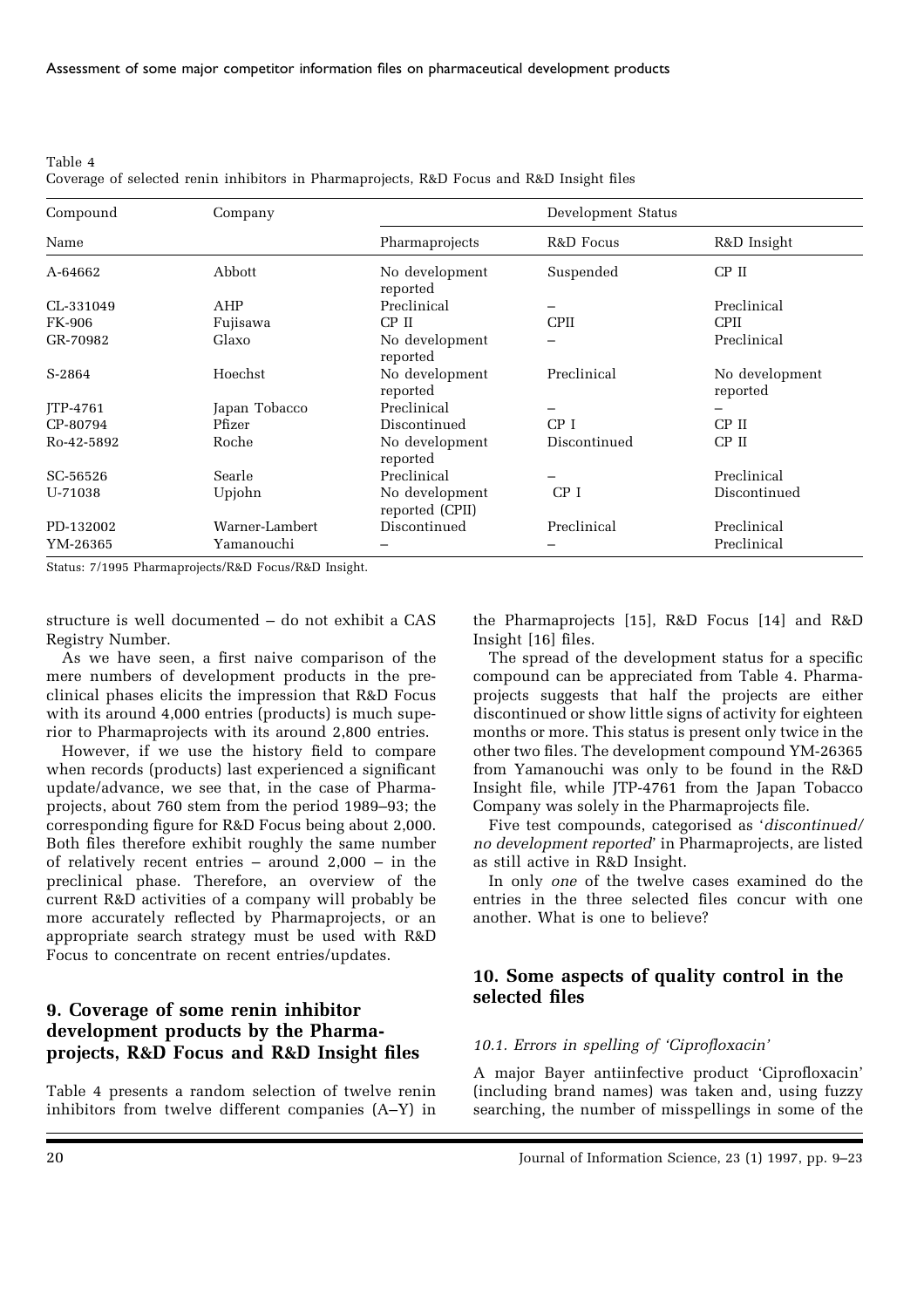| Table 5 |                                                           |  |  |
|---------|-----------------------------------------------------------|--|--|
|         | Misspellings of 'Ciprofloxacin' present in selected files |  |  |

|                       |       | No. of Records |
|-----------------------|-------|----------------|
| Conference Fast Track | $5\%$ | 140            |
| NME Express           | $0\%$ |                |
| Pharmaprojects        | $0\%$ | 47             |
| R&D Focus             | 9%    | 56             |
| SDF/WDI               | $0\%$ | 11             |

selected files was examined (see Table 5). R&D Focus had a 9% error rate, followed by Conference Fast Track with 5%. The obvious question arises: why are not more sophisticated and effective spelling checker programmes being used? In this case, NME Express, Pharmaprojects and the SDF exhibited zero errors over all fields. As Pharmaprojects [15] contains more data than NME Express [17] or the SDF [13], this clearly speaks for their quality assurance (QA) checks.

#### *10.2. Systematic treatment of the term 'Calcium Antagonist'*

If the systematic treatment of a relatively simple, wellestablished concept such as 'Calcium Antagonist' is

examined in the therapeutic use/mechanism of action fields of the selected files, four terminology variations (cf. Table 6) are to be found. In addition, the term is present:

- five times in the 'Mechanism of Action' field;
- three times in the 'Therapeutic Use' field; and
- once in a hybrid field (Therapeutic Use/Mechanism of Action).

There are four different coding systems employed:

- sometimes in Mechanism of Action field; and
- sometimes in Therapeutic Use field.

The SDF [13] and R&D Focus [14] files have two spelling variants of this term within the same records and, even then, their frequency of occurrence is not even 1:1 in these records!

How is the poor unsuspecting end-user to cope with this situation? Particularly, as the calcium antagonist concept is an established pharmacological activity, i.e. one of the simpler examples. A more clean-cut system is needed instead of the present diversity of terms, codes and their assignments.

With these last few diagrams, the need for better quality control and more standardised indexing, as well as a uniform approach to the terminology used over the different files, has been stressed.

| Table 6 |  |                                            |
|---------|--|--------------------------------------------|
|         |  | Treatment of the term 'Calcium Antagonist' |

| File                             | Field                  |                    | Term                |
|----------------------------------|------------------------|--------------------|---------------------|
| (Producer)                       | Mechanism of<br>Action | Therapeutic<br>Use |                     |
| Conference Fast Track (Derwent)+ |                        |                    | CALCIUM-ANTAGONIST  |
| NME Express                      | $+$                    |                    | CALCIUM-ANTAGONIST  |
| (Prous)                          |                        |                    | $Code = 31500$      |
| Pharmaprojects                   | $+$                    |                    | CALCIUM CHANNEL     |
| (PJB)                            |                        |                    | <b>ANTAGONIST</b>   |
|                                  |                        |                    | $Code = CHA-CA-AN$  |
| R&D Focus                        | $+$                    |                    | CALCIUM-ANTAGONIST  |
|                                  |                        | $+$                | CALCIUM-ANTAGONISTS |
| (MS)                             |                        |                    | $Code = CB$         |
| R&D Insight                      | $+$                    |                    | CALCIUM-CHANNEL     |
|                                  |                        |                    | <b>ANTAGONISTS</b>  |
| (ADIS)                           |                        | $+$                |                     |
|                                  |                        | (Codes)            |                     |
| <b>SDF</b>                       | $+$                    |                    | CALCIUM-ANTAGONIST  |
| (Derwent)                        |                        | $\ddot{}$          | CALCIUM-ANTAGONISTS |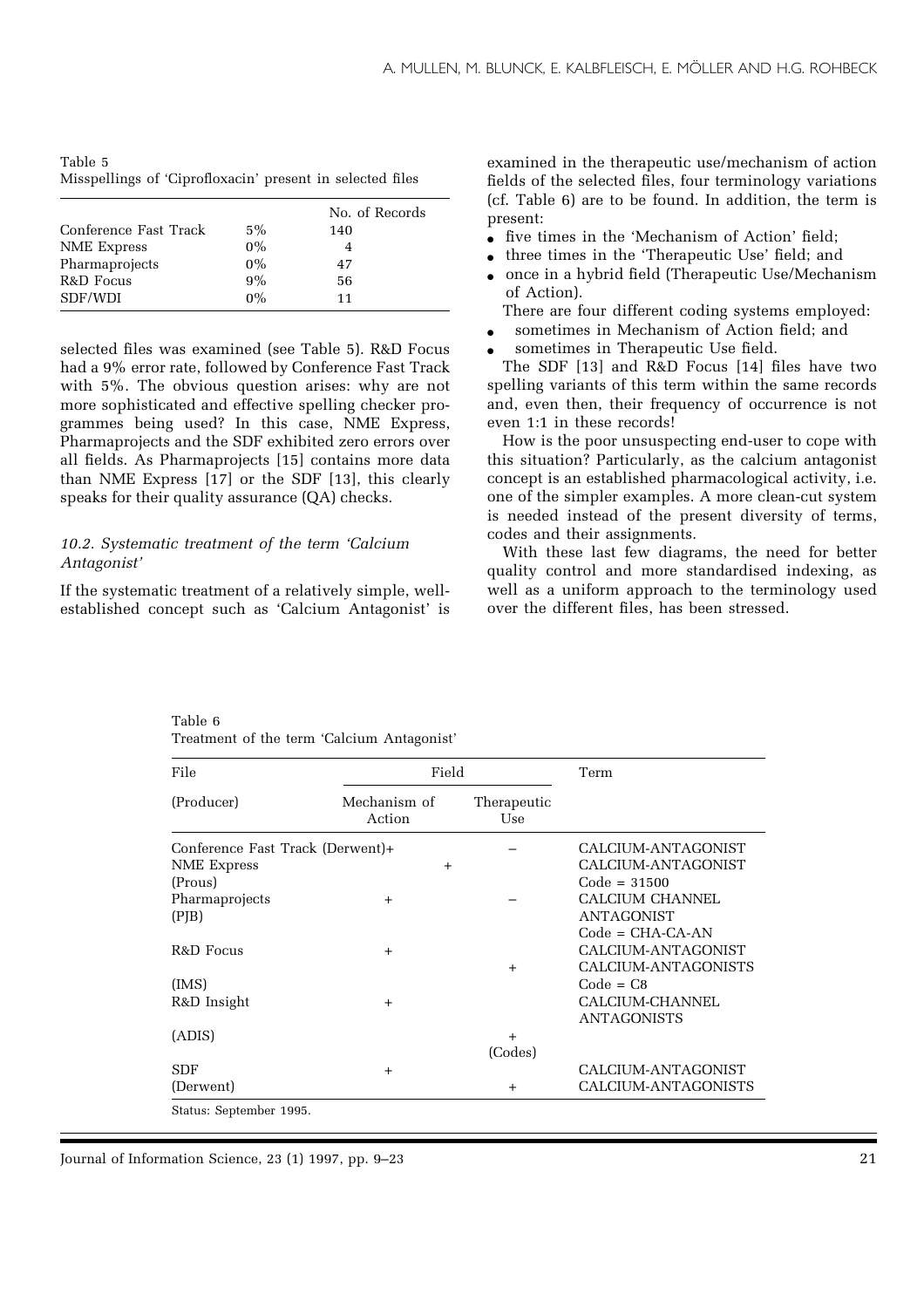# **11. End-user wishes**

After having examined the main features of these competitor tracking files, a number of aspects came to our attention, which are compiled below.

- (1) The currency issue has already been mentioned and will not be additionally stressed here; however, how often are company names updated, e.g. with takeovers, mergers, etc, or 'old' compounds removed from their active status or compounds from recent conferences included in R&D Focus/ Pharmaprojects?
- (2) The reliability of the data (including quality control) is high on the agenda, including the accuracy of the chemical structures.
- (3) There is a genuine lack of chemical structures, even when specific chemical nomenclature is available.
- (4) A better CAS Registry Number [18] coverage is essential in order to readily gain further information from other sources, as well as to identify the same development compound in the different files. The present CAS Registry Number coverage is (as already shown) sadly lacking; in some files, it is not even present!
- (5) The use of many of these files for competitor analysis via statistical techniques is often doomed to failure due to the lack of a systematic approach by the producer. The Pharmaprojects file [15] is one of the very few exceptions to this rule.
- (6) The poor end-user is confronted by a plethora of classification systems (if even present!). The development phases, company names, therapeutic use of a development compound, its pharmacological mechanism of action, etc, are all treated in a variety of ways. There are some soundly based classification systems being used. However, due to the different approaches by the various database producers (even varying in their different files!), this results in confusion and frustration for any end-user let loose on these files.

*A system for therapeutic use and mechanism of action terminology must be standardised over all files*. While each producer could still maintain its own special system to 'enhance' its product, a standard system would facilitate multiple use of these files by endusers and professional searchers alike.

# **12. Unfulfilled needs**

Finally, what are the unfulfilled needs?

Firstly, take account of end-users by keeping things simple, including, as already stressed, the introduction of a uniform system for company names, therapeutic uses, mechanisms of action terminology, etc.

The PDR [12], as a body consisting of some 27 major R&D-based pharmaceutical companies, is more than willing to discuss remedies to this situation with *all* interested parties.

Secondly, more value-added information is needed and not just a mere documentation of events, whereby, as shown, even that is a difficult matter. What is a significant advance and what is merely run-of-themill? Provide facilities to make a ready, but well founded, comparison of products feasible. Other important enhancements could be:

- inclusion of incidence and prevalence data, discussion of marketing aspects;
- turnover estimates/projections (regularly updated), etc.

## **13. Concluding remarks**

The need for high quality, reliable, coherently indexed information on pharmaceutical development products is still very high. The competition among database producers to service this market is very evident. Those commercial providers that are most likely to succeed and to continue to be successful are those who are acutely aware of the actual requirements of their users and potential users in the pharmaceutical R&D community. To date, no one file covers these requirements and users are obliged to utilise a range of files to cover their needs.

## **References and notes**

- [1] W.C. Hou, L.K. Sheang and B. W. Hidajat, *Sun Tzu – War and Management: Application to Strategic Management and Thinking* (Addison-Wesley, Singapore, 1991).
- [2] A. Archer, A. Mullen and W.R. Pickering, The pharmaceutical industry. In: R.T. Bottle and J.F.B. Rowland (eds), *Information Sources in Chemistry* (Bowker-Saur, London, 1993), pp. 251–278.
- [3] B.H. Desai and D. Bawden, Competitor intelligence in the pharmaceutical industry: the role of the information professional, *Journal of Information Science* 19(5) (1993) 327–338.
- [4] R.G. Halliday, S.R. Walker and C.E. Lumley, *Journal of Pharmaceutical Medicine* 2 (1992) 139–154.
- [5] A. Mullen, M. Blunck, T. Busch and E. Möller, *Trend and Competitor Analysis in the Pharmaceutical Area* (196th National ACS Meeting, 25–30 September 1988).
- [6] M. Blunck, W.D. Busse, G. Meister, E. Möller, A. Mullen and L.A.A. van Rooijen, Online patent searching – rapid